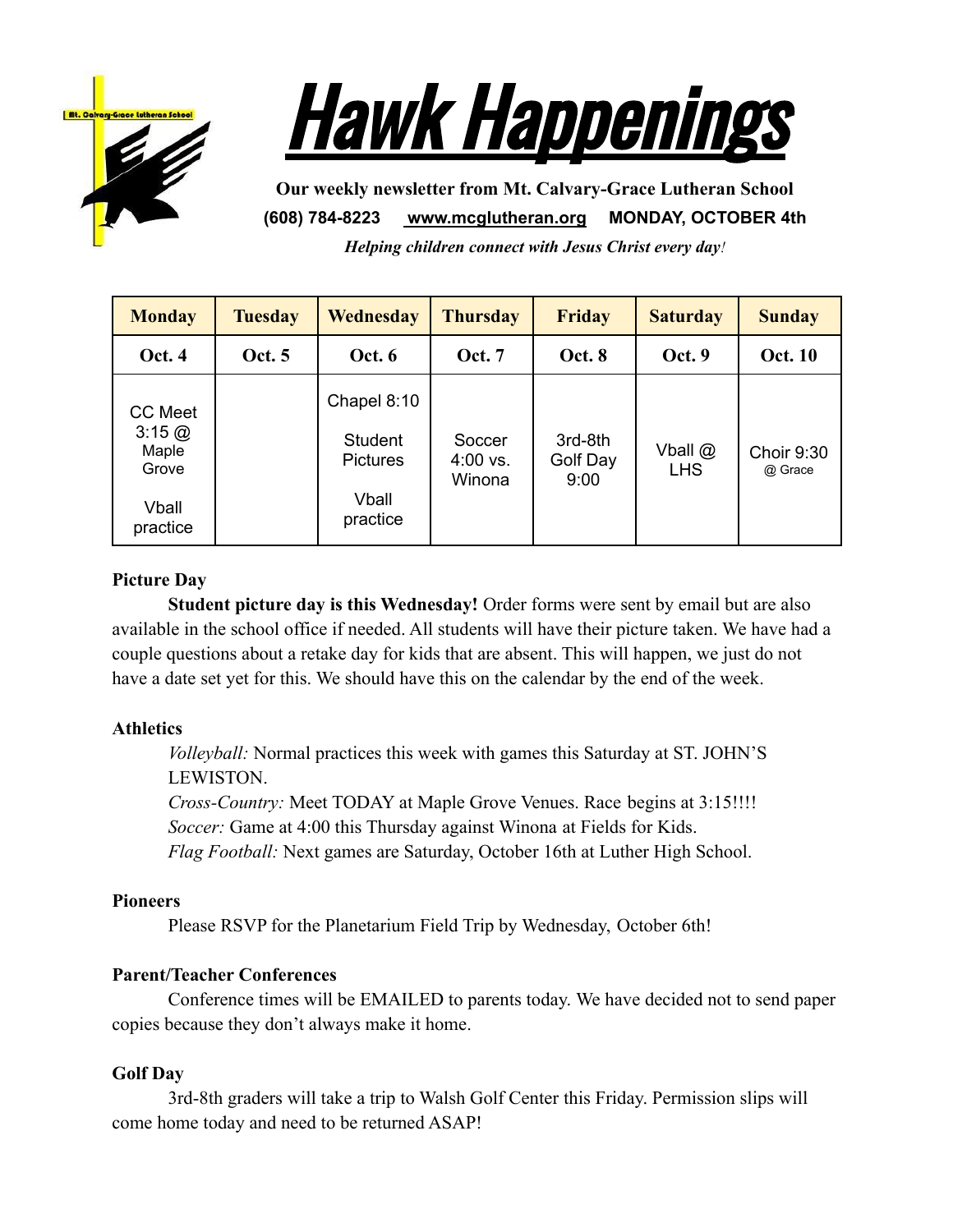



**Our weekly newsletter from Mt. Calvary-Grace Lutheran School (608) 784-8223 [www.mcglutheran.org](http://www.mcglutheran.org/) MONDAY, OCTOBER 4th** *Helping children connect with Jesus Christ every day!*

## **Trip to MLC**

6th-8th grade students will make their way to Martin Luther College in New Ulm, MN for a campus visit on Thursday, October 14th. We are in need of a couple parent drivers for this event. If you are willing to drive please let Mrs. Gloede know. The tentative schedule is to leave MCG at 7:00 am and return about 5:00 pm. More information about this was emailed to parents.

### **LHS Fall Children's Theater**

K-5th grade students will travel to Luther High School on Monday, October 18th for the fall children's theater production of The Phantom Tollbooth. Permission slips will be coming home with students and need to be returned to the school office by Friday, October 15th.

### **Fall Festival**

This year we are going to incorporate Fall Festival into the school day for only MCG students. It will be held on Monday, October 25th from 12:30-2:45. We will have carnival games in the gym, a costume contest and a movie. We are looking for parent volunteers to help with a few of the games for this and will also be looking for donations for prizes and goody bags. If you are interested in helping and/or donating please contact Mrs. Gloede.

### **Grandparents' Day - Postponed!**

We have decided to postpone our Grandparents Day celebration. The tentative date for this event is Friday, January 14th. Please mark your calendars!

### **Cookie Sales**

We are planning to do our annual cookie sale (fundraiser) this year. Information will come home with the youngest student in each family. Sales will run from Friday, October 8th - Sunday, November 7th and forms will need to be turned into the school office no later than Monday, November 8th. We will be looking for volunteers again this year to help scoop and package so look for more information to come!

# **NLRC Scrap-N-Craft**

The New Life Resource Center Scrap-N-Craft is scheduled for Saturday, October 16th. If you would like more information about this event please contact Mrs. Biedenbender. [hbiedenbender@mcglutheran.org](mailto:hbiedenbender@mcglutheran.org)